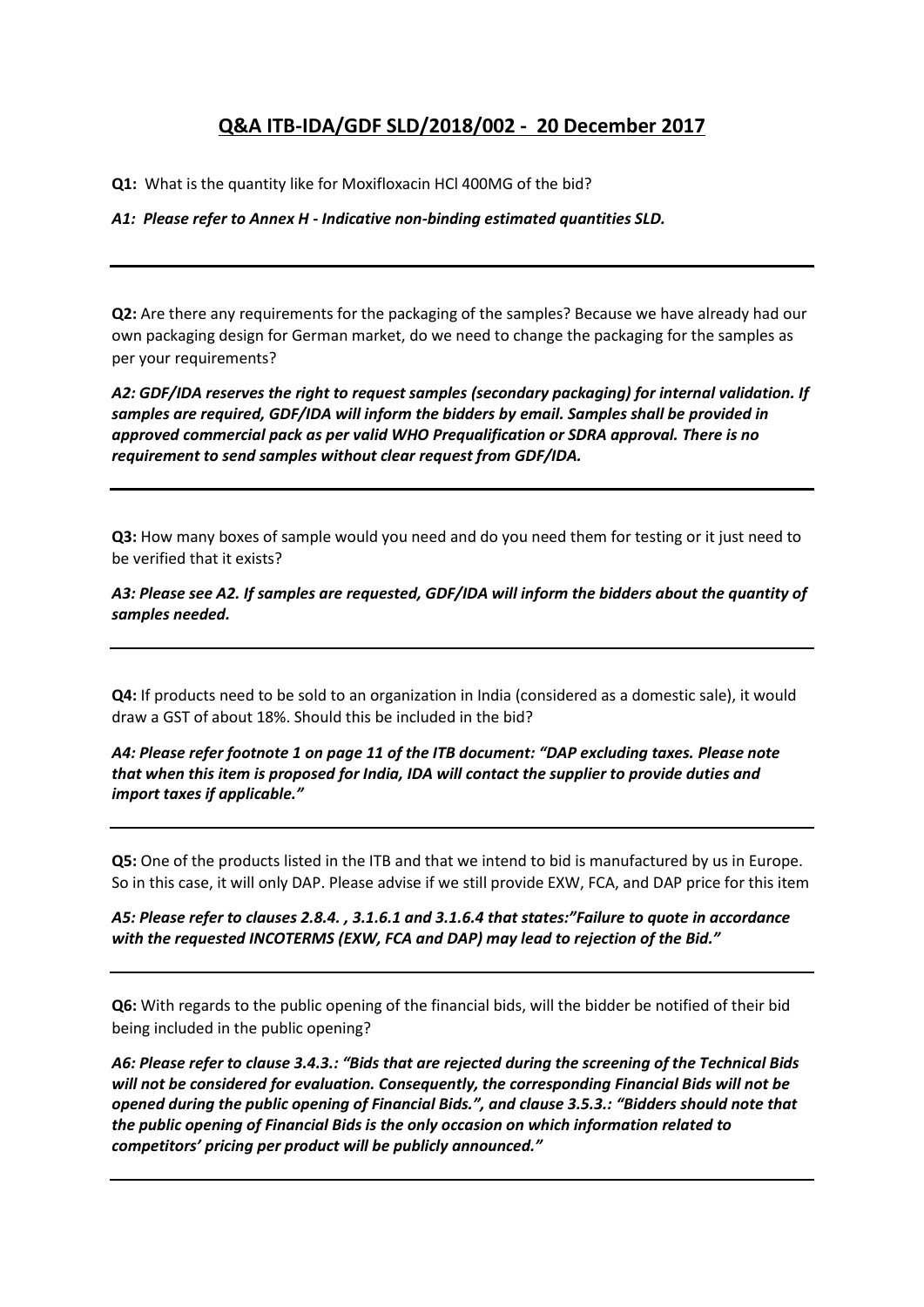**Q7:** We would like to participate remotely for the public opening? Is this feasible and if so, will this put the bidder in any disadvantage with regards to consideration in the next stages?

*A7: To attend the Public Opening is voluntary and has no impact on bid evaluation or awarding. Please refer to clause 3.5.2.:" IDA will ensure remote connection via telephone if requested 3 working days prior to the public opening."*

**Q8:** Are you in a position to provide with the current prices for the products. We could use this as a benchmark for our submission.

*A8: Current price ranges of the products can be found on*  [http://www.stoptb.org/gdf/drugsupply/drugs\\_available.asp](http://www.stoptb.org/gdf/drugsupply/drugs_available.asp)

**Q9:** Our products are approved by USFDA or MHRA and being marketed in the US or UK respectively. Do we still need to file with WHO for WHO PQ?

### *A9: No, it is not required. Please refer to section 2.4.3 (GDF quality assurance policy) of the ITB document*

**Q10:** On ordering process – will all POs be placed by IDA or individual countries can directly place POs?

#### *A10: All POs will be placed by the IDA only.*

**Q11:** Can orders be pooled so that there is a minimum volume that the service provider can service?

*A11: The option of ordering orders pooled may be possible, but no guarantees can be given in this regard.*

**Q12:** Annex A2 – Financial SLD Bid response form: under the "Quantity per purchase order", there are packs mentioned. Are these packs as per technical specifications provided by you? For e.g. in case of Moxifloxacin, should we assume 5000 packs meaning as 5000 blister packs or 5000 cartons (containing 10 blisters)? Please advise

## *A12: The packs size should be the size as offered by bidder in line 8-9 of Annex A2 – Financial SLD bid response form*

**Q13:** Page 15, clause 3.7.6: is a digression from past GDF tender. Over last few years the transparency/visibility has reduced in GDF's tenders. Till 2014, we were given weightage of each evaluation criteria and we were informed our final score. In 2016, the weightage was given but score were not announced during market share allocation. And now in 2017 tender even weightage of each clause under Technical / Financial bid has not been announced. This lack of visibility is not fair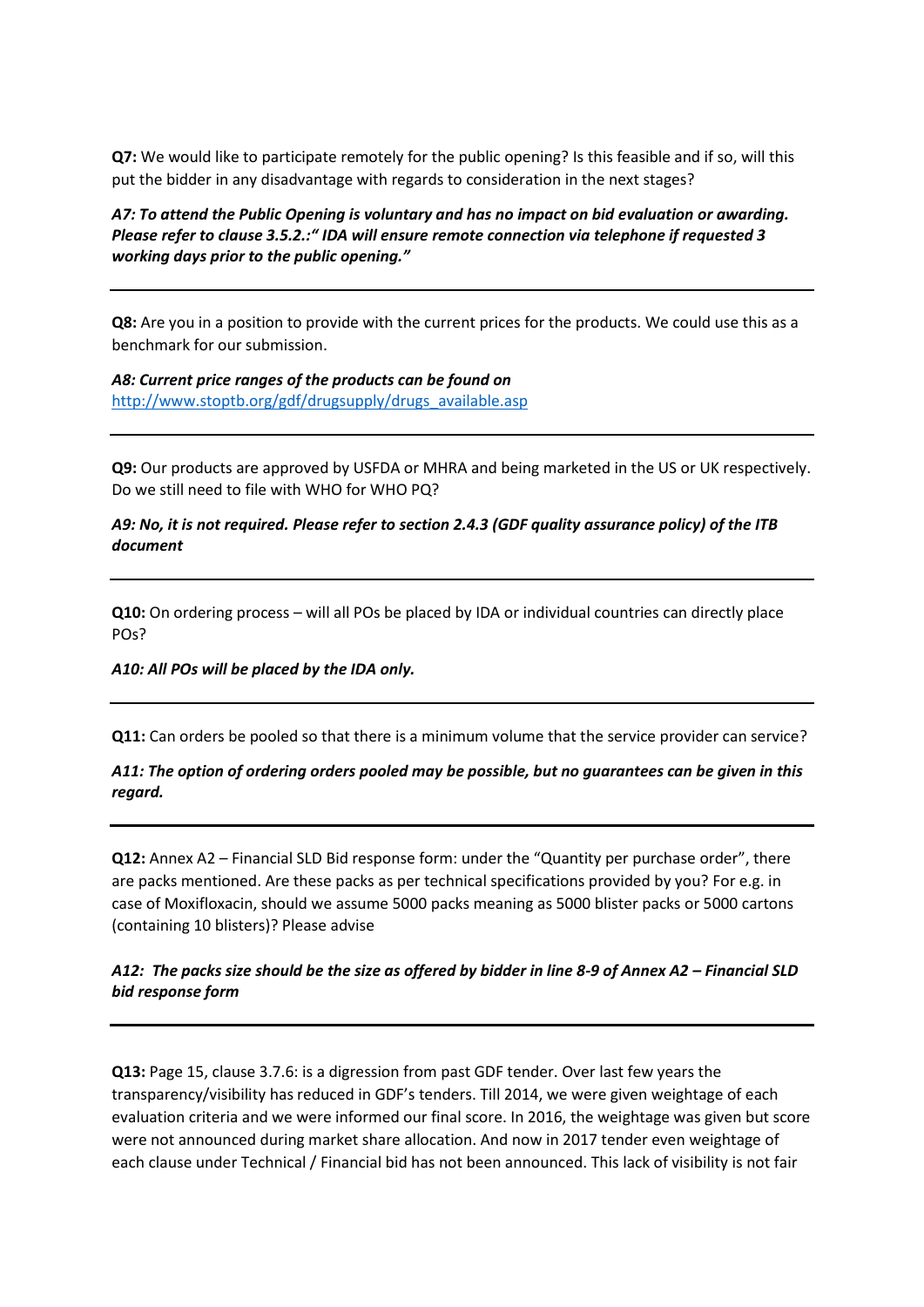to vendors. Vendors should know the evaluation criteria from the beginning and the final score should be announced, as it was done in till 2014.

*A13: The Bid evaluation will be conducted based on the cumulative analysis of the Technical and Financial Bids, with a weighting as described in sections 3.7.3 and 3.7.4 of the ITB document. There are no changes in method applied since previous 2016 tender (FLD). For additional clarification on point's allocation per evaluation criterion for the technical evaluation please refer to sections 3.7.5, 3.7.6 and 2.1*

**Q14:** Clause 2.1.B and 3.7.7 are contradicting each other. Past two tender have had these points and at the time of evaluation clauses similar to 3.7.7 were not honored to support clause similar to clause 2.1.B. Therefore clause 3.7.7 should be removed from this tender.

*A14:* **The suppliers outside competitive range of maximum delta may still be awarded as stated in section 3.7.7, therefore, there is no contradiction with clause 2.1.b**

**Q15:** Clause 3.7.4 - Evaluation criteria: In SLD tender why Product registration is not a part Technical evaluation. Product registrations play an important role and over last few years, we have invested heavily in product registration. Removal of product registration from technical evaluation criteria is not fair to vendors, who have invested in product registrations in last 10 years.

*A15: Product registration status was considered most vulnerable for the FLDs, therefore it was considered as Technical evaluation criteria. SLD Bid Technical evaluation criteria focus on Past delivery performance, Shelf life, Guaranteed production lead time and Minimum Order Quantity.* 

**Q16:** Clause 3.7.4 for suppliers having no supply history and giving same score to them as average of incumbent suppliers is not fair. This allows the new vendors to take advantage of good performance of incumbent suppliers.

*A16: GDF/IDA expects good performance of all suppliers. GDF/IDA does not consider using average score as being advantageous to new suppliers.* 

**Q17:** a) Wherever patient appropriate formulation is available for example Dispersible versus Non-Dispersible for pediatric population, which product will be preferred?

b) Will pricing of Dispersible be compared with pricing of Non Dispersible product?

*A17: If both, dispersible and non-dispersible formulations are available for the same products, the evaluation will be done for dispersible tablet as it is preferred formulation. Non-dispersible formulation might be granted auxiliary status. Pricing for different formulations will be evaluated separately.*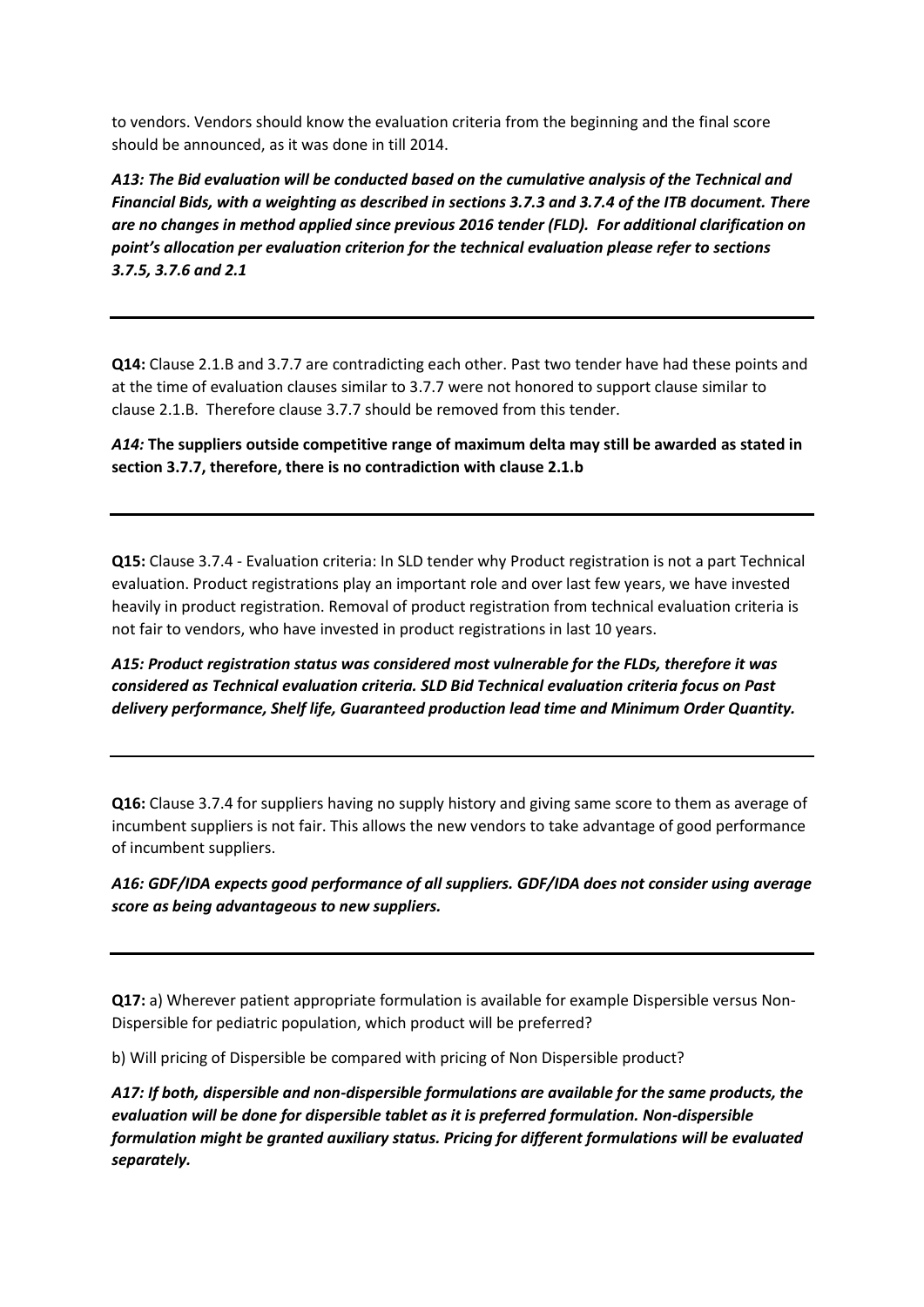**Q18:** clause 3.2.1: Bidder should ensure that PDF documents are high resolution and easily readable. Please let us know if there is a size limit per email? How many emails in bid response are allowed?

*A18: For the relevant IDA email addresses, there is a maximum capacity of 25 MB per e-mail, but bidder needs to see their limits for their outgoing server limitations, and accordingly send e-mails. Multiple e-mails are allowed in the same chain, but this must be clearly specified in respective email headers in the subject (1 of 5, 2 of 5, 3 of 5 etc.).*

**Q19:** In Annex B-Technical specification-product list 2016: For product Pyridoxine 50 mg and 100 mg: these products are vitamins and not prescription products. ERP has stopped evaluating such supplemental products. What will be your quality criteria for selecting suppliers for this product? Since ERP's decision is recent, incumbent suppliers should be given sufficient time to secure other regulatory approvals, if your quality criteria is going to be in line with GFATM's quality policy.

# *A19: Please refer to section 2.4.3 GDF quality assurance policy that states that products SDRA approved are eligible.*

**Q20:** Clause 3.1.7 Annex C: If the registration certificate is issued in a language other than English, Russian or French, Bidder must provide an English Translation. Does it mean translation of certificates in Russian and French Language is not required? Please clarify.

#### *A20: English translation of certificates if issued in Russian or French language are not required*

**Q21:** In Annex B-Technical specification-product list 2016: Why PAS Na 9.2gm and 100gm, 60% w/w pellets is not listed?

*A21: Please note that in Annex B List and technical specifications of products SLD for this ITB, the specifications for PAS Na refer to P-amino-salicylate (PAS) sodium 4 g granules/powder in sachet only (item n°2, schedule n°4). Jars or containers are no longer required.* 

**Q22:** Based on awarded ITB, ROW and India programs are integrated for this year's tender. Under this situation, are there anything in terms of shipment and payment considered to be changed?

*A22: Shipment terms for India will be DAP and DAP price including taxes will be requested from supplier at the time of quotation. The payment terms remain the same.*